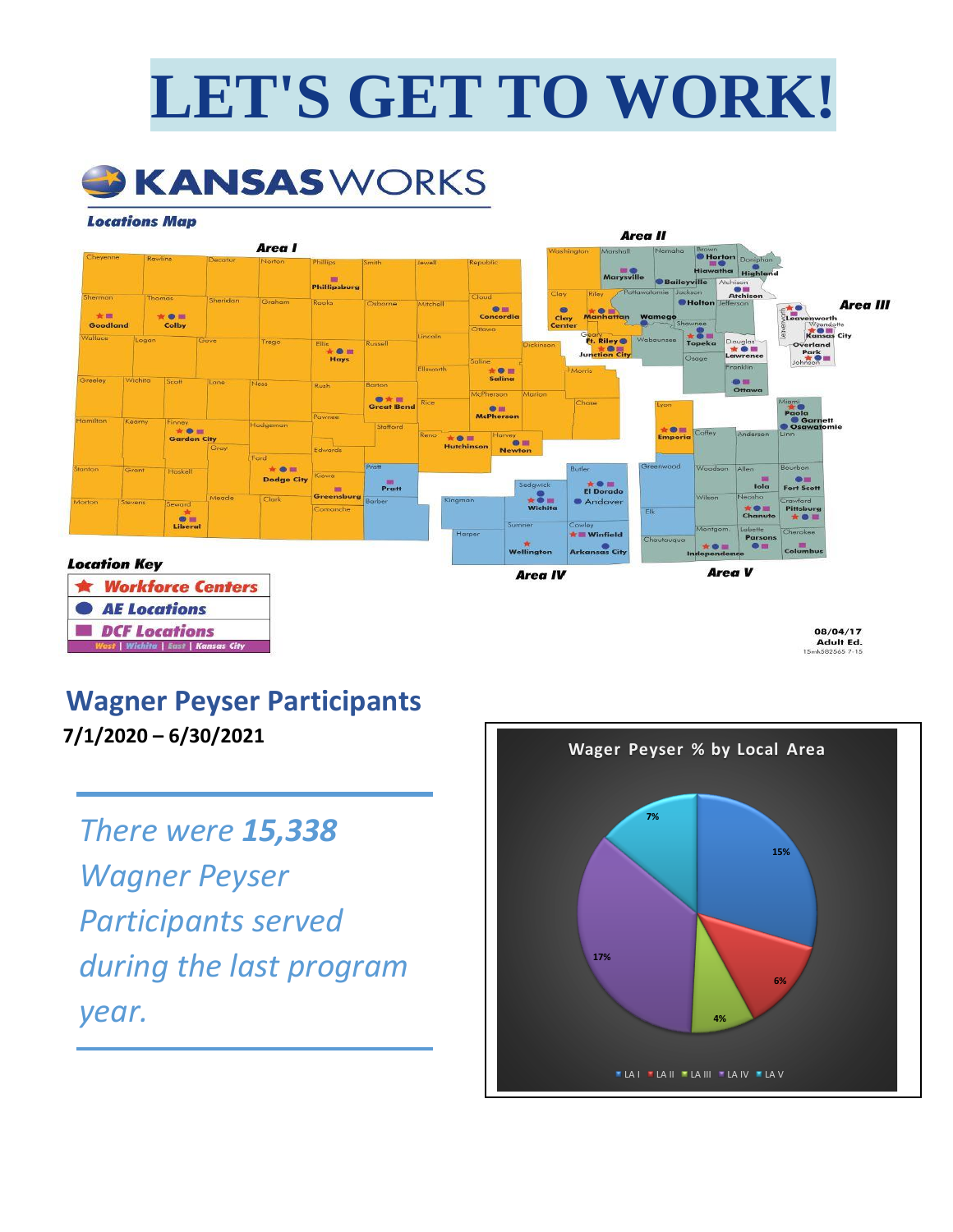# **FEDERAL WIOA PERFORMANCE MEASURES**

#### **PY 2020 (July 1, 2020 – June 30, 2021)**

|                                          | Local Area I Performance Through PY 2020   |           |         |                                |                                           |
|------------------------------------------|--------------------------------------------|-----------|---------|--------------------------------|-------------------------------------------|
| <b>Indicator / Program</b>               | <b>Adult</b>                               | <b>DW</b> | Youth   | <b>Average Indicator Score</b> |                                           |
| <b>Employment 2nd Quarter After Exit</b> | 116.14%                                    | 112.23%   | 90.08%  | 106.15%                        |                                           |
| Employment 4th Quarter After Exit        | 115.94%                                    | 113.02%   | 111.74% | 113.57%                        |                                           |
| Median Earning 2nd Quarter After Ex      | 118.63%                                    | 95.55%    | 91.09%  | 101.76%                        |                                           |
| <b>Credential Attainment Rate</b>        | 113.83%                                    | 118.14%   | 106.25% | 112.74%                        |                                           |
| <b>Average Program Score</b>             | 116.14%                                    | 109.74%   | 99.79%  |                                |                                           |
|                                          | Local Area II Performance Through PY 2020  |           |         |                                |                                           |
| <b>Indicator / Program</b>               | <b>Adult</b>                               | <b>DW</b> | Youth   | <b>Average Indicator Score</b> | For simplicity, the                       |
| <b>Employment 2nd Quarter After Exit</b> | 105.65%                                    | #DIV/0!   | 99.62%  | 102.63%                        | percentages represent                     |
| Employment 4th Quarter After Exit        | 113.84%                                    | #DIV/0!   | 99.81%  | 106.82%                        | a "percent of the goal                    |
| Median Earning 2nd Quarter After Ex      | 158.48%                                    | #DIV/0!   | 91.09%  | 124.79%                        | achieved"                                 |
| <b>Credential Attainment Rate</b>        | 107.05%                                    | #DIV/0!   | 119.41% | 113.23%                        |                                           |
| <b>Average Program Score</b>             | 121.25%                                    | #DIV/0!   | 102.48% |                                | The Adult Program goal                    |
|                                          | Local Area III Performance Through PY 2020 |           |         |                                | for Employment 2nd                        |
| <b>Indicator / Program</b>               | <b>Adult</b>                               | <b>DW</b> | Youth   | <b>Average Indicator Score</b> | QTR after exit is 76.0%.<br>LA I's actual |
| Employment 2nd Quarter After Exit        | 95.35%                                     | 87.73%    | 93.69%  | 92.26%                         |                                           |
| Employment 4th Quarter After Exit        | 94.86%                                     | 96.09%    | 88.58%  | 93.18%                         | performance was<br>88.27%.                |
| Median Earning 2nd Quarter After Ex      | 121.79%                                    | 115.26%   | 45.74%  | 94.26%                         | LA I achieved 116.14%                     |
| <b>Credential Attainment Rate</b>        | 114.79%                                    | 124.87%   | 116.53% | 118.73%                        | of this goal.                             |
| <b>Average Program Score</b>             | 106.70%                                    | 105.99%   | 86.13%  |                                |                                           |
|                                          | Local Area IV Performance PY 2020          |           |         |                                | <b>Green boxes are</b>                    |
| <b>Indicator / Program</b>               | <b>Adult</b>                               | <b>DW</b> | Youth   | <b>Average Indicator Score</b> | exceeding goals.                          |
| <b>Employment 2nd Quarter After Exit</b> | 86.00%                                     | 87.96%    | 115.86% | 96.61%                         |                                           |
| Employment 4th Quarter After Exit        | 84.04%                                     | 100.09%   | 106.82% | 96.98%                         | <b>Yellow boxes are within</b>            |
| Median Earning 2nd Quarter After Ex      | 101.16%                                    | 111.83%   | 63.63%  | 92.20%                         | an acceptable range.                      |
| <b>Credential Attainment Rate</b>        | 88.52%                                     | 84.82%    | 121.07% | 98.14%                         |                                           |
| <b>Average Program Score</b>             | 89.93%                                     | 96.17%    | 101.84% |                                | <b>Red boxes are areas for</b>            |
|                                          | Local Area V Performance PY 2020           |           |         |                                | improvement.                              |
| Indicator / Program                      | <b>Adult</b>                               | <b>DW</b> | Youth   | <b>Average Indicator Score</b> |                                           |
| <b>Employment 2nd Quarter After Exit</b> | 94.11%                                     | 101.01%   | 102.71% | 99.28%                         |                                           |
| <b>Employment 4th Quarter After Exit</b> | 93.60%                                     | 95.79%    | 80.87%  | 90.09%                         |                                           |
| Median Earning 2nd Quarter After Ex      | 124.67%                                    | 66.05%    | 75.53%  | 88.75%                         |                                           |
| <b>Credential Attainment Rate</b>        | 93.43%                                     | 127.23%   | 96.85%  | 105.84%                        |                                           |
| <b>Average Program Score</b>             | 101.45%                                    | 97.52%    | 88.99%  |                                |                                           |
|                                          | <b>Overall State Performance PY 2020</b>   |           |         |                                |                                           |
| <b>Indicator / Program</b>               | <b>Adult</b>                               | <b>DW</b> | Youth   | <b>Average Indicator Score</b> |                                           |
| <b>Employment 2nd Quarter After Exit</b> | 95.33%                                     | 91.47%    | 96.55%  | 94.45%                         |                                           |
| Employment 4th Quarter After Exit        | 94.07%                                     | 98.89%    | 96.08%  | 96.35%                         |                                           |
| Median Earning 2nd Quarter After Ex      | 119.42%                                    | 103.99%   | 69.26%  | 97.56%                         |                                           |
| <b>Credential Attainment Rate</b>        | 106.93%                                    | 116.40%   | 111.76% | 111.70%                        |                                           |
| <b>Average Program Score</b>             | 103.94%                                    | 102.69%   | 93.41%  |                                |                                           |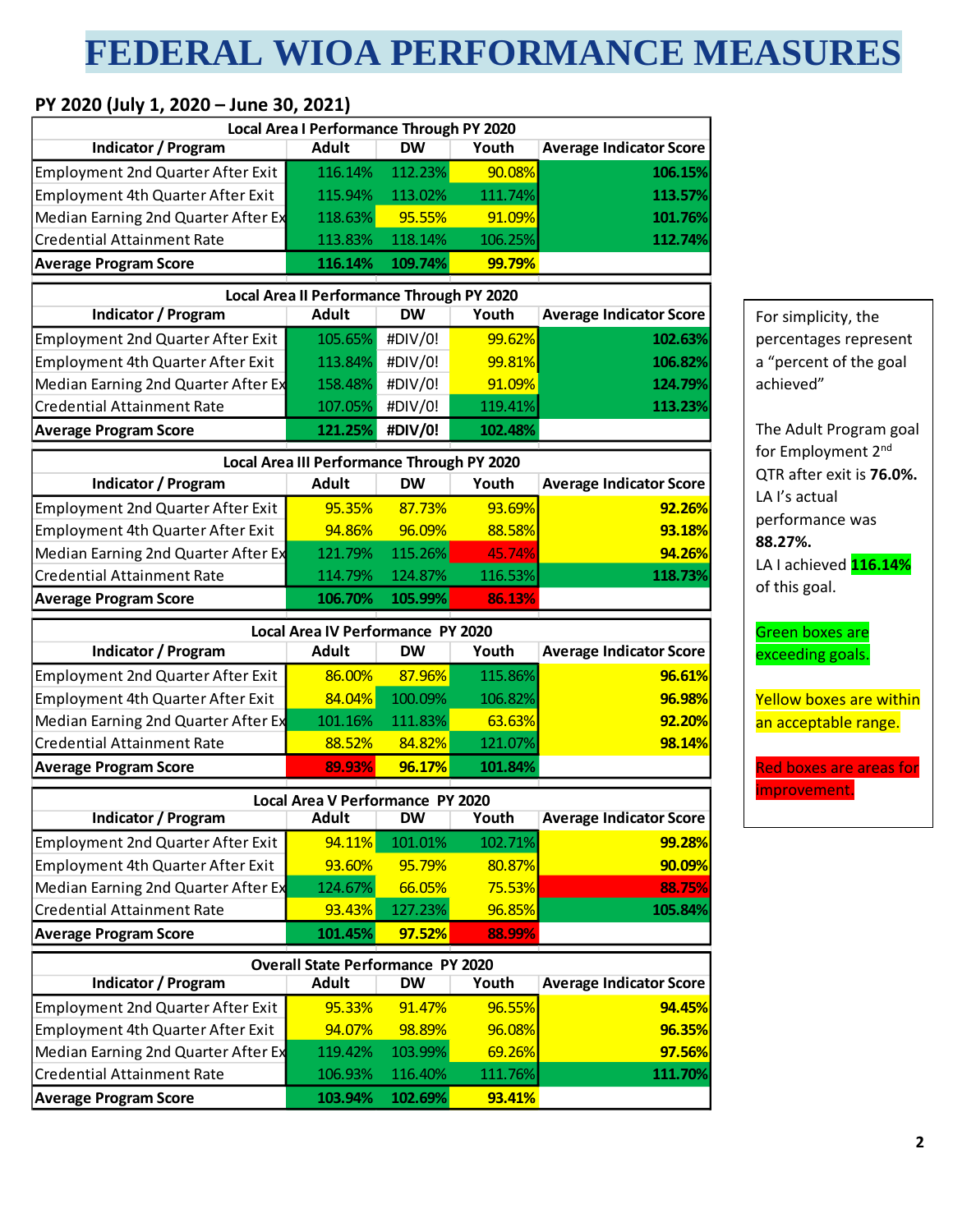## **FEDERAL WIOA PERFORMANCE MEASURES**

### **WIOA - Title I – Measurable Skills Gains for PY 2020**



This Federal measure will have goals for the very first time this program year:

**Adult Goal – 53.20% Dislocated Worker Goal – 69.30% Youth Goal – 57.60%**

### **WIOA - Title III – Wagner Peyser Performance**

| WIOA Title III - Wagner Peyser: PY 2020 |         |         |         |              |              |              |         |  |
|-----------------------------------------|---------|---------|---------|--------------|--------------|--------------|---------|--|
|                                         | LA I    | LA II   | LA III  | LA IV        | LA V         | Statewide    | Goal    |  |
| <b>Employment Q2</b>                    | 65.9%   | 59.4%   | 63.4%   | <b>67.1%</b> | <b>67.5%</b> | <b>65.4%</b> | 70.6%   |  |
| <b>Employment Q4</b>                    | 65.0%   | 59.4%   | 61.9%   | <b>67.7%</b> | 64.0%        | 64.8%        | 69.8%   |  |
| <b>Median Earnings</b>                  | \$5,370 | \$5,008 | \$5,783 | \$5.770      | \$5.477      | \$5,542      | \$5,356 |  |

# **STATE PERFORMANCE MEASURES**

### **Training Resources**

From July 2020 through June 2021 Kansas spent over **\$5.4 million** dollars to train Kansans in demand occupations.

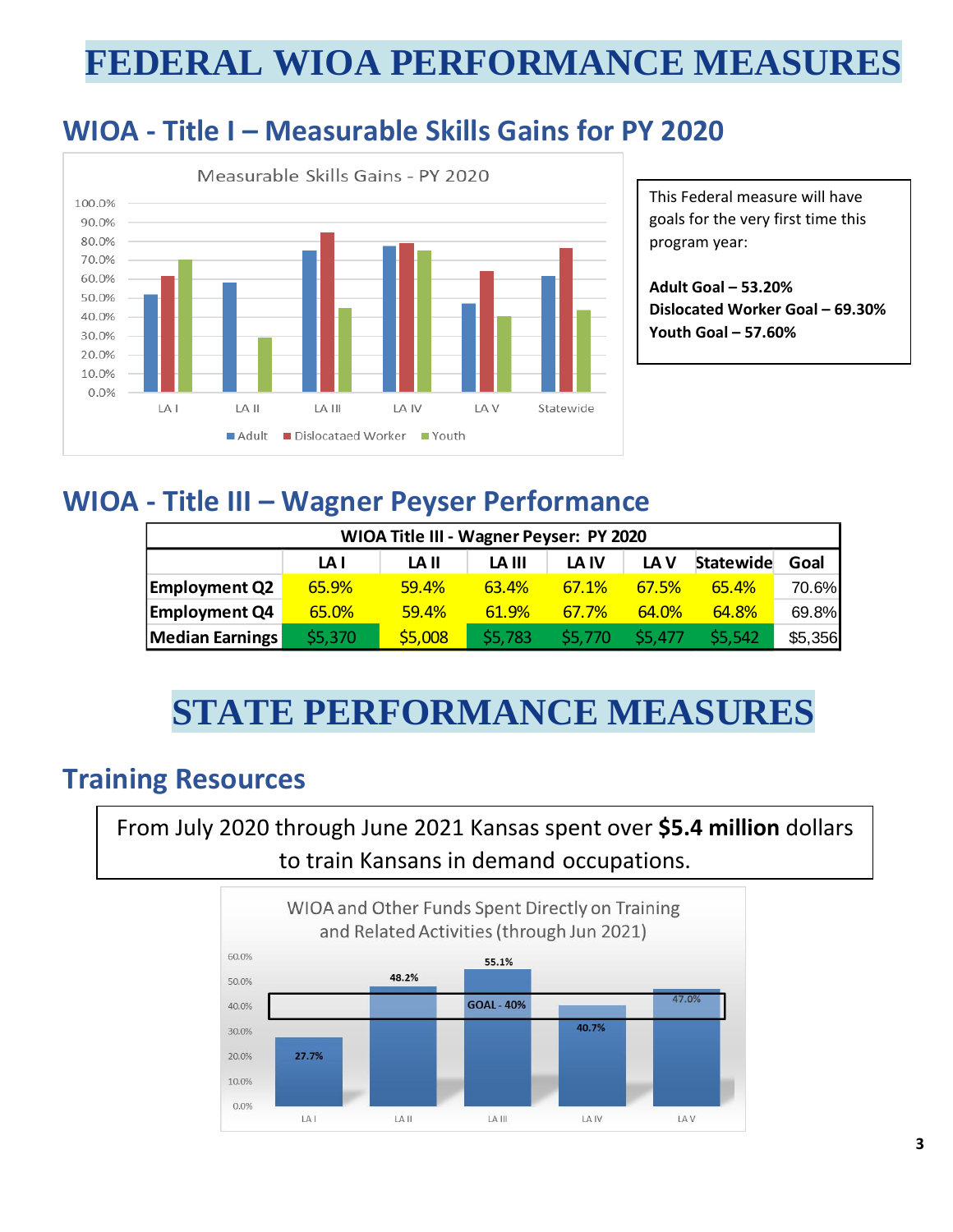#### **KANSAS**WORKS State Board Quarterly Expenditure/Performance Report Fiscal Year 2021/4th Quarter

| <b>LOCAL AREA I</b>                                        |                      |              |                   |                           |                               |                    |            |                |               |            |
|------------------------------------------------------------|----------------------|--------------|-------------------|---------------------------|-------------------------------|--------------------|------------|----------------|---------------|------------|
| <b>PY20/FY21</b>                                           |                      |              | <b>Youth Work</b> | <b>Direct Participant</b> |                               |                    | Percent of | Total          | Cost per      |            |
| Q4 YTD                                                     | Current Allocation + | Operational  | Experience        | <b>Expenditures</b>       | <b>Percent Spent Directly</b> | <b>Total Funds</b> | Funds      | Partcpnts      | Participant   | Balance    |
| 07/01/20-06/30/21                                          | Carry In             | Expenditures | Percentage        | (trg & supp svcs)         | on Participant                | Expended           | Expended   | Served         | Served        | Remaining  |
| Administration                                             | 103,066.31 \$        | 88,385.27    |                   |                           |                               | 88,385.27          | 85.76%     |                |               | 14,681.04  |
| Adult                                                      | 496,102.05 \$        | 415,719.25   |                   | 54,519.63                 | 11.6%                         | 470,238.88         | 94.79%     | 303            | $1,551.94$ \$ | 25,863.17  |
| <b>Dislocated Worker</b>                                   | 259,680.72 \$        | 167,029.10   |                   | 40,834.70                 | 19.6%                         | 207,863.80         | 80.05%     | $32 \quad$     | $6,495.74$ \$ | 51,816.92  |
| Youth                                                      | 293,790.35 \$        | 157,563.68   | $24.9%$ \$        | 40,411.01                 | 20.4%                         | 197,974.69         | 67.39%     | $30 \quad$     | $6,599.16$ \$ | 95,815.66  |
| A & DW Total                                               | 858,849.08 \$        | 582,748.35   |                   | 95,354.33                 | 14.1%                         | 678,102.68         | 78.95%     |                | #DIV/0!       | 180,746.40 |
| <b>WIOA Program Total</b>                                  | 1,049,573.12 \$      | 740,312.03   |                   | 135,765.34                | 15.5% \$                      | 876,077.37         | 83.47%     | $365$ \$       | $2,400.21$ \$ | 173,495.75 |
|                                                            |                      |              |                   |                           |                               |                    |            |                |               |            |
| Other funds/grants available (report all funds available): |                      |              |                   |                           |                               |                    |            |                | Cost per      |            |
| <b>KHPOP</b>                                               | 672,985.00 \$        | 286,294.34   |                   | 95,712.42                 | 33.4%                         | 382,006.76         | 56.76%     | $122 \quad$ \$ | $3,131.20$ \$ | 290,978.24 |
| Rapid Response                                             | 59,632.98 \$         | 43,528.94    |                   |                           | 0.0%                          | 43,528.94          | 72.99%     |                | <b>NA</b>     | 16,104.04  |
| Workforce Innovation Fund (WIF)                            | $52,068.22$ \$       | 49,382.95    |                   |                           | $0.0\%$ \$                    | 49,382.95          | 94.84%     |                |               |            |
| Vocational Rehabilitation - End Dependence Kansas          | 291,698.82 \$        | 180,061.00   |                   | 180,853.27                | 50.1%                         | 360,914.27         | 123.73%    | 127            | 2,841.84      |            |
| RASEG                                                      | 234,160.00 \$        | 46,155.23    |                   | 26,684.36                 | 36.6%                         | 72,839.59          | 31.11%     | 76             | <b>NA</b>     |            |
| Reg Apprenticeship Expansion                               | 81,992.83 \$         | 3,484.97     |                   | 58,700.72                 | 94.4% \$                      | 62,185.69          | 75.84%     | 76 \$          | $818.23$ \$   | 19,807.14  |
| Total Other funds/grants:                                  | 1,392,537.85 \$      | 608,907.43   |                   | 361,950.77                | 37.3% \$                      | 970,858.20         | 69.72%     | 401            | $2,421.09$ \$ | 421,679.65 |
| <b>TOTALS (excluding youth):</b>                           | 2,251,386.93 \$      | 1,191,655.78 |                   | 457,305.10                | 27.7%                         | 1,648,960.88       | 73.24%     | 401            | $4,112.12$ \$ | 602,426.05 |
|                                                            |                      |              |                   |                           |                               |                    |            |                |               |            |

| <b>LOCAL AREA II</b>                                       |                      |              |            |                           |                               |                    |            |                    |             |                  |
|------------------------------------------------------------|----------------------|--------------|------------|---------------------------|-------------------------------|--------------------|------------|--------------------|-------------|------------------|
| <b>PY20/FY21</b>                                           |                      |              | Youth Work | <b>Direct Participant</b> |                               |                    | Percent of |                    | Cost per    |                  |
| Q4 YTD                                                     | Current Allocation + | Operational  | Experience | <b>Expenditures</b>       | <b>Percent Spent Directly</b> | <b>Total Funds</b> | Funds      | <b>Total Part</b>  | Participant | Balance          |
| 07/01/20-06/30/21                                          | Carry In             | Expenditures | Percentage | (trg & supp svcs)         | on Participant                | Expended           | Expended   | Served             | Served      | Remaining        |
| Administration                                             | $216,420.66$ \$      | 149,621.43   |            |                           |                               | 149,621.43         | 69.13%     |                    |             | 66,799.23        |
| Adult                                                      | 1,231,120.21         | 457,385.41   |            | 425,660.10                | 48.2%                         | 883,045.51         | 71.73%     | $143 \,$ \$        | 6,175.14    | 348,074.70<br>ιs |
| <b>Dislocated Worker</b>                                   |                      |              |            |                           | #DIV/0!                       | $\sim$             | #DIV/0!    | $\sim$             | #DIV/0!     |                  |
| Youth                                                      | $1,212,387.61$ \$    | 363,945.92   | 37.90%     | 144,091.62                | 28.4%                         | 508,037.54         | 41.90%     | $95$ $\frac{2}{3}$ | 5,347.76    | 704,350.07       |
| A & DW Total                                               | 1,231,120.21 \$      | 457,385.41   |            | 425,660.10                | 48.2%                         | 883,045.51         | 71.73%     | 143                | 6,175.14    | 348,074.70       |
| WIOA Program Total                                         | 2,443,507.82 \$      | 821,331.33   |            | 569,751.72                | 41.0%                         | 1,391,083.05       | 56.93%     | $238$ \$           | 5,844.89    | 1,052,424.77     |
|                                                            |                      |              |            |                           |                               |                    |            |                    |             |                  |
| Other funds/grants available (report all funds available): |                      |              |            |                           |                               |                    |            |                    | Cost per    |                  |
| KHPOP (FY19-KHPOP-002)                                     | 135,112.43 \$        | 45,061.64    |            | 90,050.79                 | 66.6%                         | 135,112.43         | 100.00%    |                    | #DIV/0!     |                  |
| KHPOP (FY20-KHPOP-002)                                     | 551,740.40 \$        | 168,455.40   |            | 134,407.34                | 44.4%                         | 302,862.74         | 54.89%     |                    | #DIV/0!     | 248,877.66       |
| Rapid Response (FY19-RR-002)                               | $1,741.75$ \$        | 1,741.75     |            |                           | 0.0%                          | 1,741.75           | 100.00%    |                    | #DIV/0!     |                  |
| Rapid Response (FY20-RR-002)                               | 10,000.00 \$         | 1,010.14     |            |                           | 0.0%                          | 1,010.14           | 10.10%     |                    | #DIV/0!     | 8,989.86         |
| Reg Apprenticeship Expansion                               | 19,593.48 \$         | 6,285.27     |            | 3,494.40                  |                               | 9,779.67           | 32.08%     |                    |             | 9,813.81         |
| <b>Work-Based Learning</b>                                 | 53,028.85 \$         | 34,586.76    |            |                           | 0.0%                          | 34,586.76          | 65.22%     | $\sim$             | #DIV/0!     | 18,442.09        |
| Work-Based Learning                                        | 37,590.00 \$         | 12,288.23    |            | ۰                         | 0.0%                          | 12,288.23          | 32.69%     | $\sim$             | #DIV/0!     | 25,301.77        |
| Total Other funds/grants:                                  | 808,806.91 \$        | 269,429.19   |            | 227,952.53                | 45.8%                         | 497,381.72         | 61.50%     | 143                | 3,478.19    | 311,425.19       |
| <b>TOTALS (excluding youth):</b>                           | 2,039,927.12 \$      | 726,814.60   |            | 653,612.63                | 47.3%                         | 1,380,427.23       | 67.67%     | $286$ \$           | 4,826.67    | 659,499.89       |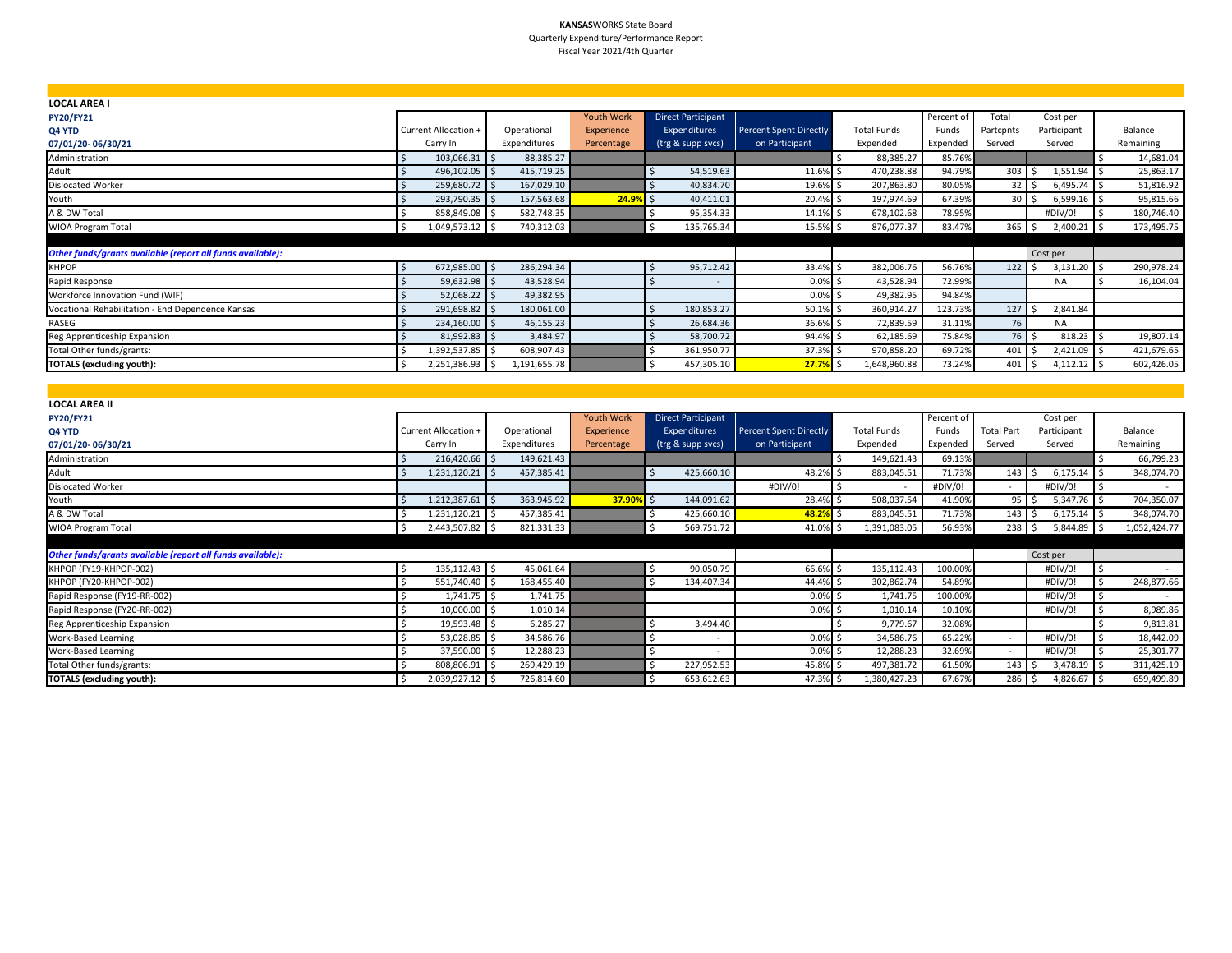#### **KANSAS**WORKS State Board Quarterly Expenditure/Performance Report Fiscal Year 2021/4th Quarter

| <b>LOCAL AREA III</b>                                       |                      |              |                   |                           |                               |                          |            |                 |             |                    |
|-------------------------------------------------------------|----------------------|--------------|-------------------|---------------------------|-------------------------------|--------------------------|------------|-----------------|-------------|--------------------|
| <b>PY20/FY21</b>                                            |                      |              | <b>Youth Work</b> | <b>Direct Participant</b> |                               |                          | Percent of | Total           | Cost per    |                    |
| Q4 YTD                                                      | Current Allocation + | Operational  | Experience        | Expenditures              | <b>Percent Spent Directly</b> | <b>Total Funds</b>       | Funds      | Partcpnts       | Participant | Balance            |
| 07/01/20-06/30/21                                           | Carry In             | Expenditures | Percentage        | (trg & supp svcs)         | on Participant                | Expended                 | Expended   | Served          | Served      | Remaining          |
| Administration                                              | 405,249.20 \$        | 315,472.71   |                   |                           |                               | 315,472.71               | 77.85%     |                 |             | 89,776.49          |
| Adult                                                       | 1,874,015.53 \$      | 899,743.97   |                   | 667,426.85                | 42.6% \$                      | 1,567,170.82             | 83.63%     | 404             | 3,879.14    | 306,844.71         |
| Dislocated Worker                                           | 651,372.58 \$        | 245,188.66   |                   | 139,225.24                | 36.2% \$                      | 384,413.90               | 59.02%     | 67 <sub>5</sub> | 5,737.52    | 266,958.68         |
| Youth                                                       | 1,267,191.87 \$      | 748,754.77   | 11.5%             | 59,120.27<br>il s         | $7.3\%$ \$                    | 807,875.04               | 63.75%     | $85 \mid 5$     | 9,504.41    | 459,316.83<br>I S  |
| A & DW Total                                                | 2,525,388.11         | 1,144,932.63 |                   | 806,652.09                | 41.3% \$                      | 1,951,584.72             | 77.28%     | 471S            | 4,143.49    | 573,803.39         |
| <b>WIOA Program Total</b>                                   | 3,792,579.98 \$      | 1,893,687.40 |                   | 865,772.36                | 31.4% \$                      | 2,759,459.76             | 72.76%     | $556$ \$        | 4,963.06    | 1,033,120.22<br>ιs |
|                                                             |                      |              |                   |                           |                               |                          |            |                 |             |                    |
| Other funds/grants available (report all funds available):  |                      |              |                   |                           |                               |                          |            |                 | Cost per    |                    |
| Grants w/no training resources (RR, KHPOP Impact, RA Accel) |                      |              |                   |                           |                               | $\overline{\phantom{a}}$ |            |                 |             |                    |
| KHPOP-Yr 5 & Yr 5 extension                                 | 698,704.11 \$        | 211,571.63   |                   | 175,960.39                | 45.4% \$                      | 387,532.02               | 55.46%     | $528$ \$        | 733.96      | 311,172.09<br>ιs   |
| <b>OKEP</b>                                                 | 45,802.97 \$         | 23,600.83    |                   |                           | $0.0\%$ \$                    | 23,600.83                | 51.53%     | $120 \mid 5$    | 196.67      | 22,202.14          |
| Reg Apprenticeship Expansion                                | 72,152.09 \$         | 4,672.40     |                   | 59,763.00                 | 92.7% \$                      | 64,435.40                | 89.30%     | $47 \,$ S       | 1,370.97    | 7,716.69           |
| LAIII-JohnsonCounty-CARES Act                               | 1,092,076.97 \$      | 276,357.63   |                   | 815,719.34                | 74.7% \$                      | 1,092,076.97             | 100.00%    | 163             | 6,699.86 \$ |                    |
| LAIII-Wyandotte County-CARES Act                            | 2,000,000.00 \$      | 144,420.24   |                   | 354,702.26                | 71.1% \$                      | 499,122.50               | 24.96%     | $170 \quad$ \$  | 2,936.01    | 1,500,877.50       |
| Total Other funds/grants:                                   | 3,908,736.14         | 660,622.73   |                   | 1,406,144.99              | 68.0%\$                       | 2,066,767.72             | 52.88%     | 1,028           | 2,010.47    | 1,841,968.42       |
| <b>TOTALS (excluding youth):</b>                            | 6,434,124.25 \$      | 1,805,555.36 |                   | 2,212,797.08              | 55.1%                         | 4,018,352.44             | 62.45%     | $1,499$ \$      | 2,680.69 \$ | 2,415,771.81       |

| <b>LOCAL AREA IV</b>                                       |                             |                   |                   |                           |                               |                    |            |                               |               |               |
|------------------------------------------------------------|-----------------------------|-------------------|-------------------|---------------------------|-------------------------------|--------------------|------------|-------------------------------|---------------|---------------|
| <b>PY20/FY21</b>                                           |                             |                   | <b>Youth Work</b> | <b>Direct Participant</b> |                               |                    | Percent of | Total                         | Cost per      |               |
| Q4 YTD                                                     | <b>Current Allocation +</b> | Operational       | Experience        | Expenditures              | <b>Percent Spent Directly</b> | <b>Total Funds</b> | Funds      | Partcpnts                     | Participant   | Balance       |
| 07/01/20-06/30/21                                          | Carry In                    | Expenditures      | Percentage        | (trg & supp svcs)         | on Participant                | Expended           | Expended   | Served                        | Served        | Remaining     |
| Administration                                             | 210,320.50 \$               | 205,126.71        |                   |                           |                               | 205,126.71         | 97.53%     |                               |               | 5,193.79      |
| Adult                                                      | 756,859.50 \$               | 502,813.93        |                   | 213,409.76                | 29.8%                         | 716,223.69         | 94.63%     | $624$ \$                      | 1,147.79 \$   | 40,635.81     |
| <b>Dislocated Worker</b>                                   | 798,234.96 \$               | 777,808.12        |                   | 6.462.61                  | 0.8%                          | 784,270.73         | 98.25%     | $451 \,$ \$                   | 1,738.96 \$   | 13,964.23     |
| Youth                                                      | 987,719.90 \$               | 446,188.18        | $9.4%$ \$         | 74.610.05                 | 14.3%                         | 520,798.23         | 52.73%     | $56$ $\overline{\phantom{0}}$ | 9,299.97 \$   | 466,921.67    |
| A & DW Total                                               | 1,555,094.46 \$             | 1,280,622.05      |                   | 219,872.37                | 14.7%                         | 1,500,494.42       | 96.49%     | $1,075$ \$                    | $1,395.81$ \$ | 54,600.04     |
| <b>WIOA Program Total</b>                                  | 2,542,814.36 \$<br>Ŝ.       | 1,726,810.23      |                   | 294,482.42<br>. \$        | 14.6%                         | 2,021,292.65       | 79.49%     | $1,131$ \$                    | 1,787.17 \$   | 521,521.71    |
|                                                            |                             |                   |                   |                           |                               |                    |            |                               |               |               |
| Other funds/grants available (report all funds available): |                             |                   |                   |                           |                               |                    |            |                               | Cost per      |               |
| Rapid Response                                             | 106,022.50 \$               | 21,137.14         |                   | $\overline{\phantom{a}}$  | 0.0%                          | 21,137.14          | 19.94%     |                               | #DIV/0!       | 84,885.36     |
| Senior Community Services Employment Program               | 753,806.00 \$               | 166,560.30        |                   | 561.222.92                | 77.1% \$                      | 727,783.22         | 96.55%     | $81 \,$ $\bar{5}$             | 8,984.98 \$   | 26,022.78     |
| KHPOP Year 5                                               | 470,024.00 \$               | 112,070.67        |                   | 55,705.06                 | 33.2% \$                      | 167,775.73         | 35.70%     | $42 \mid 5$                   | 3,994.66 \$   | 302,248.27    |
| RETAIN                                                     | 368,296.50 \$               | 177,936.78        |                   | 4,347.60                  | 2.4%                          | 182,284.38         | 49.49%     | $12 \quad S$                  | 15,190.37 \$  | 186,012.12    |
| <b>KAMP- America's Promise</b>                             | 1,770,000.00                | 139,918.37<br>l ś |                   | 132,901.97                | 48.7%                         | 272,820.34         | 15.41%     |                               | #DIV/0!       | 1,497,179.66  |
| <b>DWG</b>                                                 | 1,267,830.00 \$             | 781,630.13        |                   | 486,197.20                | 38.3% \$                      | 1,267,827.33       | 100.00%    | 377                           | $3,362.94$ \$ | 2.67          |
| <b>KS Appr</b>                                             | 331,625.00 \$               | (103.03)          |                   | 13,067.88                 | 100.8%                        | 12,964.85          | 3.91%      | $\sim$                        | #DIV/0!       | 318,660.15    |
| RA SEG                                                     | 95,390.00 \$                | 65,450.27         |                   | 40.243.00                 | 38.1%                         | 105,693.27         | 110.80%    | $113 \quad$                   | 935.34 \$     | (10, 303.27)  |
| United Way PCA                                             | 136,000.00 \$               | 64,849.93         |                   | 39,139.00                 | 37.6% \$                      | 103,988.93         | 76.46%     | $62 \mid 5$                   | $1,677.24$ \$ | 32,011.07     |
| MUS DW                                                     | 336,813.81 \$               | 195,751.18        |                   | 141,062.63                | 41.9% \$                      | 336,813.81         | 100.00%    | 307                           | $1,097.11$ \$ |               |
| County CARES                                               | 908,932.00 \$               | 125,476.50        |                   | 782,852.50                | 86.2%                         | 908,329.00         | 99.93%     |                               | #DIV/0!       | (825, 731.50) |
| <b>PACES</b>                                               | 82,597.50 \$                | 16,212.49         |                   | 60,882.90                 | 79.0%                         | 77,095.39          | 93.34%     |                               | #DIV/0!       | 372,904.61    |
| HYPE/YEP/Skills 180/WBL                                    | 450,000.00                  | 573,370.49        |                   | 15,717.48                 | 2.7%                          | 589,087.97         | 130.91%    |                               |               |               |
| Total Other funds/grants:                                  | 7,077,337.31 \$             | 2,440,261.22      |                   | 2,333,340.14              | 48.9%                         | 4,773,601.36       | 67.45%     | 994                           | 4,802.42 \$   | 2,303,735.95  |
| <b>TOTALS (excluding youth):</b>                           | 9,620,151.67 \$             | 3,720,883.27      |                   | 2,553,212.51              | 40.7%                         | 6,274,095.78       | 65.22%     | $2,069$ \$                    | $3,032.43$ \$ | 3,346,055.89  |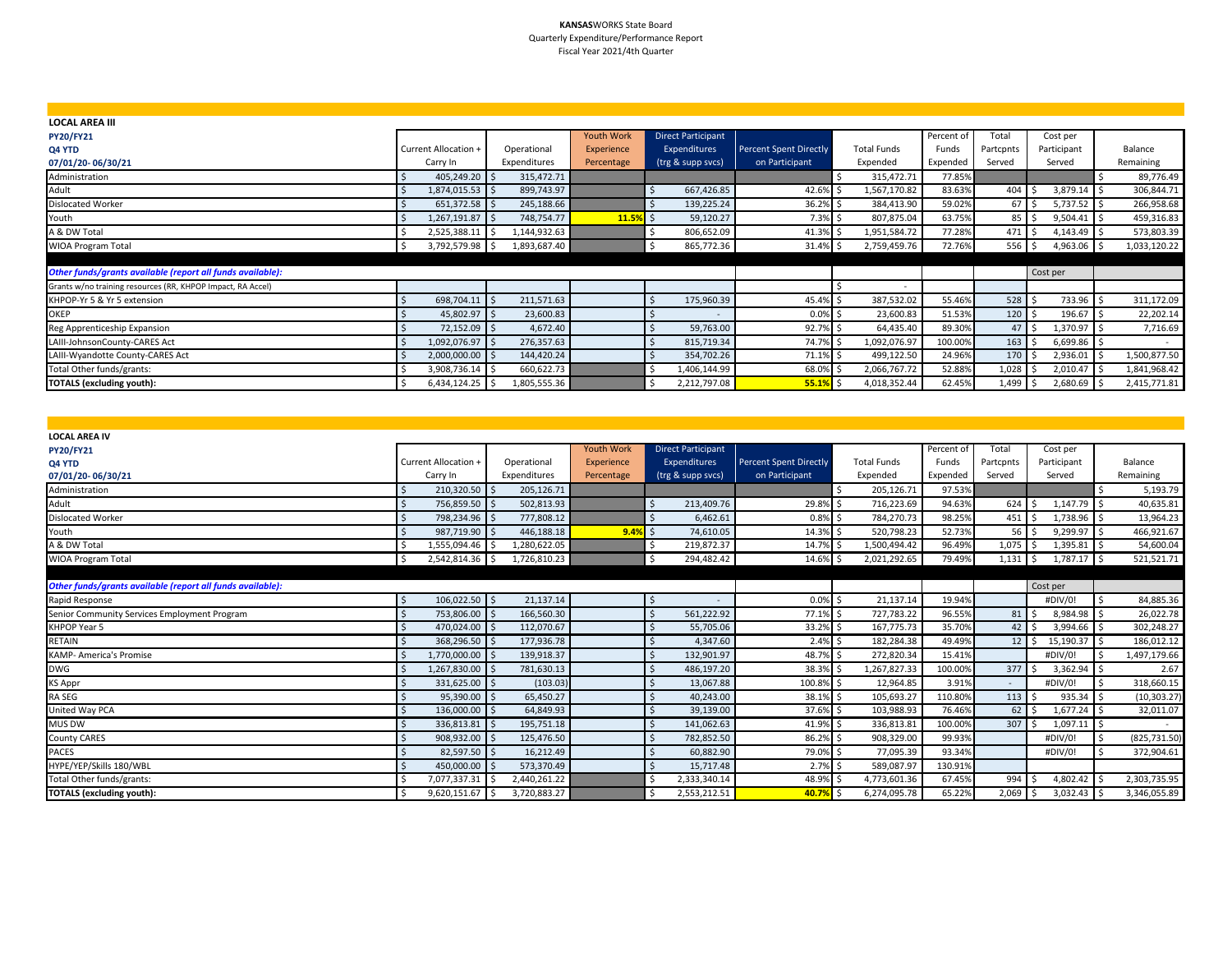#### **KANSAS**WORKS State Board Quarterly Expenditure/Performance Report Fiscal Year 2021/4th Quarter

| <b>LOCAL AREA V</b>                                             |                                  |                    |                   |                           |                               |                    |            |           |             |                                     |
|-----------------------------------------------------------------|----------------------------------|--------------------|-------------------|---------------------------|-------------------------------|--------------------|------------|-----------|-------------|-------------------------------------|
| <b>PY20/FY21</b>                                                |                                  |                    | <b>Youth Work</b> | <b>Direct Participant</b> |                               |                    | Percent of | Total     | Cost per    |                                     |
| Q4 YTD                                                          | Current Allocation +             | Operational        | <b>Experience</b> | Expenditures              | <b>Percent Spent Directly</b> | <b>Total Funds</b> | Funds      | Partcpnts | Participant | Balance                             |
| 07/01/20-06/30/21                                               | Carry In                         | Expenditures       | Percentage        | (trg & supp svcs)         | on Participant                | Expended           | Expended   | Served    | Served      | Remaining                           |
| Administration                                                  | \$420,888.00                     | 220,572.17         |                   |                           |                               | 220,572.17         | 52.419     |           |             | 200,315.83                          |
| Adult                                                           | 1,229,054.00                     | 513,556.18         |                   | 412,984.01                | 44.6%                         | 926,540.19<br>\$   | 75.399     | 266       | 3,483.23    | 302,513.81                          |
| <b>Dislocated Worker</b>                                        | 673,392.00                       | 46,056.20          |                   | 48,639.57                 | 51.4%                         | 94,695.77<br>Ŝ.    | 14.069     | 16        | 5,918.49    | 578,696.23<br>١ś                    |
| Youth                                                           | \$1,349,362.00                   | 503,043.14         | 20%               | 167,262.80<br>Ŝ.          | 25.0%                         | 670,305.94         | 49.68%     | 93        | 7,207.59    | 679,056.06                          |
| A & DW Total                                                    | 1,902,446.00                     | 559,612.38         |                   | 461,623.58                | 45.2%                         | 1,021,235.96       | 53.689     | 282       | 3,621.40    | 881,210.04                          |
| <b>WIOA Program Total</b>                                       | Ś<br>3,251,808.00 \$             | 1,062,655.52       |                   | Ŝ.<br>628,886.38          | 37.2%                         | 1,691,541.90       | 52.02%     | 375       | 4,510.78    | l \$<br>1,560,266.10                |
|                                                                 |                                  |                    |                   |                           |                               |                    |            |           |             |                                     |
| Other funds/grants available (report all funds available):      |                                  |                    |                   |                           |                               |                    |            |           | Cost per    |                                     |
| KHPOP 10/1/19-09/30/2020                                        | 237,847.68 \$<br>\$              | 58,977.97          |                   | 66,118.59<br>Ŝ.           | 52.9%                         | 125,096.56<br>Ŝ    | 52.60%     |           | #DIV/0!     | 112,751.12<br>\$                    |
| KHPOP 10/1/20-09/30/2021                                        | 551,740.40<br>Ś                  | 148,244.06         |                   | 113,147.73                | 43.3%                         | 261,391.79         | 47.389     |           | #DIV/0!     | 290,348.61<br>Ś                     |
| Rapid Response- 10/01/2020-09/30/2021                           | 10,500.00                        | 3,275.57           |                   |                           | 0.0%                          | 3,275.57           | 31.209     |           | #DIV/0!     | Ŝ.<br>7,224.43                      |
| Rapid Response- 10/01/2021                                      | \$                               | $\sim$             |                   | l \$<br>$\sim$            | #DIV/0!                       | Ŝ.<br>$\sim$       | #DIV/0!    |           | #DIV/0!     | \$                                  |
| Reg Apprenticeship Expansion                                    | $\zeta$<br>279,796.27            | 66,975.13          |                   | Ś<br>189,641.57           | 73.9%                         | 256,616.70         | 91.72%     |           | #DIV/0!     | 23,179.57<br>\$                     |
| Reg Apprenticeshhip State Expansion Grant (7/1/2019-06/30/2022) | \$<br>254,180.00                 | 101,344.72<br>Ŝ.   |                   | 31,365.30                 | 23.6%                         | 132,710.02<br>Ŝ.   | 52.21%     |           | #DIV/0!     | 121,469.98<br>\$                    |
| Youth Set Aside Reg Apprenticeship                              | $\zeta$<br>65,000.00             |                    |                   | \$                        | #DIV/0!                       |                    | 0.00%      |           | #DIV/0!     | \$<br>65,000.00                     |
| <b>Work Based Learning Grant</b>                                | 58,620.00<br>$\mathsf{\hat{S}}$  | 33,929.33          |                   | $\sim$<br>$\sim$          | 0.0%                          | 33,929.33<br>ς.    | 57.889     |           | #DIV/0!     | 24,690.67<br>\$                     |
| Total Other funds/grants:                                       | 1,457,684.35                     | 412,746.78         |                   | 400,273.19<br>Ś           | 49.2%                         | 813,019.97         | 55.77%     |           | #DIV/0!     | 644,664.38<br>-Ś                    |
| <b>TOTALS (excluding youth):</b>                                | <sup>\$</sup><br>3,360,130.35 \$ | 972,359.16         |                   | Ś<br>861,896.77           | 47.0%                         | 1,834,255.93       | 54.59%     | 282       | 2,883.05    | $\mathsf{\hat{S}}$<br>1,525,874.42  |
|                                                                 |                                  |                    |                   |                           |                               |                    |            |           |             |                                     |
| <b>STATE-WIDE</b>                                               |                                  |                    |                   |                           |                               |                    |            |           |             |                                     |
| <b>PY20/FY21</b>                                                |                                  |                    | <b>Youth Work</b> | <b>Direct Participant</b> |                               |                    | Percent of | Total     | Cost per    |                                     |
| Q4 YTD                                                          | <b>Current Allocation +</b>      | Operational        | Experience        | Expenditures              | <b>Percent Spent Directly</b> | <b>Total Funds</b> | Funds      | Partcpnts | Participant | Balance                             |
| 07/01/20-06/30/21                                               | Carry In                         | Expenditures       | Percentage        | (trg & supp svcs)         | on Participant                | Expended           | Expended   | Served    | Served      | Remaining                           |
| Administration                                                  | 1,355,944.67                     | 979,178.29         |                   |                           |                               | 979,178.29         | 72.219     |           |             | 376,766.38                          |
| Adult                                                           | 5,587,151.29                     | 2,789,218.74       |                   | 1,774,000.35              | 38.9%                         | 4,563,219.09       | 81.679     | 1,740     | 2,622.54    | 1,023,932.20                        |
| Dislocated Worker                                               | 2,382,680.26                     | 1,236,082.08       |                   | 235,162.12                | 16.0%                         | 1,471,244.20       | 61.75%     | 566       | 2,599.37    | 911,436.06                          |
| Youth                                                           | <sup>5</sup><br>5,110,451.73     | 2,219,495.69<br>Ŝ. | 20.7%             | 485,495.75                | 17.9%                         | 2,704,991.44       | 52.93%     | 359       | 7,534.80    | 2,405,460.29                        |
| A & DW Total                                                    | Ś<br>7,969,831.55                | 4,025,300.82<br>Ŝ. |                   | 2,009,162.47              | 33.39                         | 6,034,463.29       | 75.72%     | 2,306     | 2,616.85    | -Ś<br>1,935,368.26                  |
| WIOA Program Total                                              | 13,080,283.28 \$<br>Ś.           | 6,244,796.51       |                   | 2,494,658.22<br>Ŝ         | 28.5%                         | 8,739,454.73       | 66.81%     | 2,665     | 3,279.35    | 4,340,828.55<br>l \$                |
|                                                                 |                                  |                    |                   |                           |                               |                    |            |           |             |                                     |
| Other funds/grants available (report all funds available):      |                                  |                    |                   |                           |                               |                    |            |           | Cost per    |                                     |
| <b>KHPOP</b>                                                    | 3,318,154.02<br>$\mathsf{s}$     | 1,030,675.71       |                   | 731,102.32                | 41.5%                         | 1,761,778.03       | 53.10%     |           | #DIV/0!     | 1,556,375.99<br>\$                  |
| LA I Vocational Rehabilitation-End Dependence Kansas            | $\zeta$<br>291,698.82            | 180,061.00         |                   | 180,853.27                | 50.1%                         | 360,914.27         | 123.73%    |           | #DIV/0!     | (69, 215.45)<br><sup>\$</sup>       |
| LA IV - PACES                                                   | $\zeta$<br>82,597.50             | 16,212.49          |                   | 60,882.90                 | 79.0%                         | 77,095.39          | 93.34%     |           | #DIV/0!     | 5,502.11<br><sup>\$</sup>           |
| Rapid Response (LA III not included)                            | 187,897.23<br><sub>S</sub>       | 70,693.54          |                   |                           | 0.0%                          | 70,693.54          | 37.629     |           | #DIV/0!     | 117,203.69<br>Ŝ.                    |
| LA III - OKEP                                                   | 45,802.97<br>$\mathsf{S}$        | 23,600.83          |                   | \$<br>$\sim$              | 0.0%                          | 23,600.83          | 51.53%     |           | #DIV/0!     | 22,202.14<br>Ŝ.                     |
| Workforce Innovation Fund (WIF)                                 | 52,068.22                        | 49,382.95          |                   |                           | 0.0%                          | 49,382.95          | 94.84%     |           | #DIV/0!     | 2,685.27<br>Ŝ.                      |
| Reg Apprenticeship State Expansion Grant (LA I, LA IV, LA V)    | $\dot{\mathsf{s}}$<br>583,730.00 | 212,950.22         |                   | 98,292.66                 | 31.6%                         | 311,242.88         | 53.329     |           | #DIV/0!     | 272,487.12<br><sup>\$</sup>         |
| Reg Apprenticeship State Apprenticeship Expansion               | <sub>S</sub><br>785,159.67       | 81,314.74          |                   | $\zeta$<br>324,667.57     | 80.0%                         | 405,982.31         | 51.719     |           | #DIV/0!     | \$<br>379,177.36                    |
| LA III - Johnson & Wyandotte County Cares Act                   | 3,092,076.97<br><sup>\$</sup>    | 420,777.87         |                   | 1,170,421.60              | 73.6%                         | 1,591,199.47       | 51.46%     |           | #DIV/0!     | \$<br>1,500,877.50                  |
| LA IV - MUS DW                                                  | 336,813.81<br><sup>5</sup>       | 195,751.18         |                   | 141,062.63                | 41.9%                         | 336,813.81         | 100.00%    |           | #DIV/0!     | Ś                                   |
| LA IV - United Way PCA                                          | 136,000.00<br><sup>5</sup>       | 64,849.93          |                   | 39,139.00                 | 37.6%                         | 103,988.93         | 76.469     |           | #DIV/0!     | Ŝ.<br>32,011.07                     |
| LA IV - KAMP (H-1B Visa Grant)                                  | 1,770,000.00<br>Š.               | 139,918.37         |                   | 132,901.97                | 48.7%                         | 272,820.34         | 15.419     |           | #DIV/0!     | \$<br>1,497,179.66                  |
| LA IV - Senior Comm. Service Program                            | <sub>S</sub><br>753,806.00       | 166,560.30         |                   | 561,222.92                | 77.1%                         | 727,783.22         | 96.559     |           | #DIV/0!     | \$<br>26,022.78                     |
| LA IV - HYPE/YEP                                                | $\zeta$<br>450,000.00            | 573,370.49         |                   | 15,717.48                 | 2.7%                          | 589,087.97         | 130.91%    |           | #DIV/0!     | \$<br>(139,087.97                   |
| LA IV - RETAIN                                                  | <sub>S</sub><br>368,296.50       | 177,936.78         |                   | 4,347.60<br>$\zeta$       | 2.4%                          | 182,284.38<br>ς.   | 49.49%     |           | #DIV/0!     | $\ddot{s}$<br>186,012.12            |
| LA IV - DWG                                                     | \$<br>1,267,830.00               | 781,630.13         |                   | 486,197.20                | 38.39                         | 1,267,827.33       | 100.00     |           | #DIV/0!     | Ś<br>2.67                           |
| LA IV - County Cares                                            | 908,932.00                       | 125,476.50         |                   | 782,852.50                | 86.2%                         | 908,329.00         |            |           |             |                                     |
| LAII - Work-Based Learning                                      | 53,028.85                        | 34,586.76          |                   |                           | 0.0%                          | 9,779.67           | 18.449     |           | #DIV/0!     | 43,249.18                           |
| Total Other funds/grants:<br><b>TOTALS (excluding youth):</b>   | 12,254,101.71<br>Ŝ               | 3,404,056.40<br>Ŝ. |                   | 3,460,611.92              | 50.49                         | 6,864,668.32       | 56.029     | $\sim$    | #DIV/0!     | 5,389,433.39<br>-S                  |
|                                                                 | Ŝ.<br>20,223,933.26 \$           | 7,429,357.22       |                   | 5,469,774.39              | 42.4%                         | 12,899,131.61      | 63.78%     | 2,306     | 5,593.73    | $\ddot{\mathsf{S}}$<br>7,324,801.65 |

*\*Direct Training Expenditure (Policy 5-08-00)*